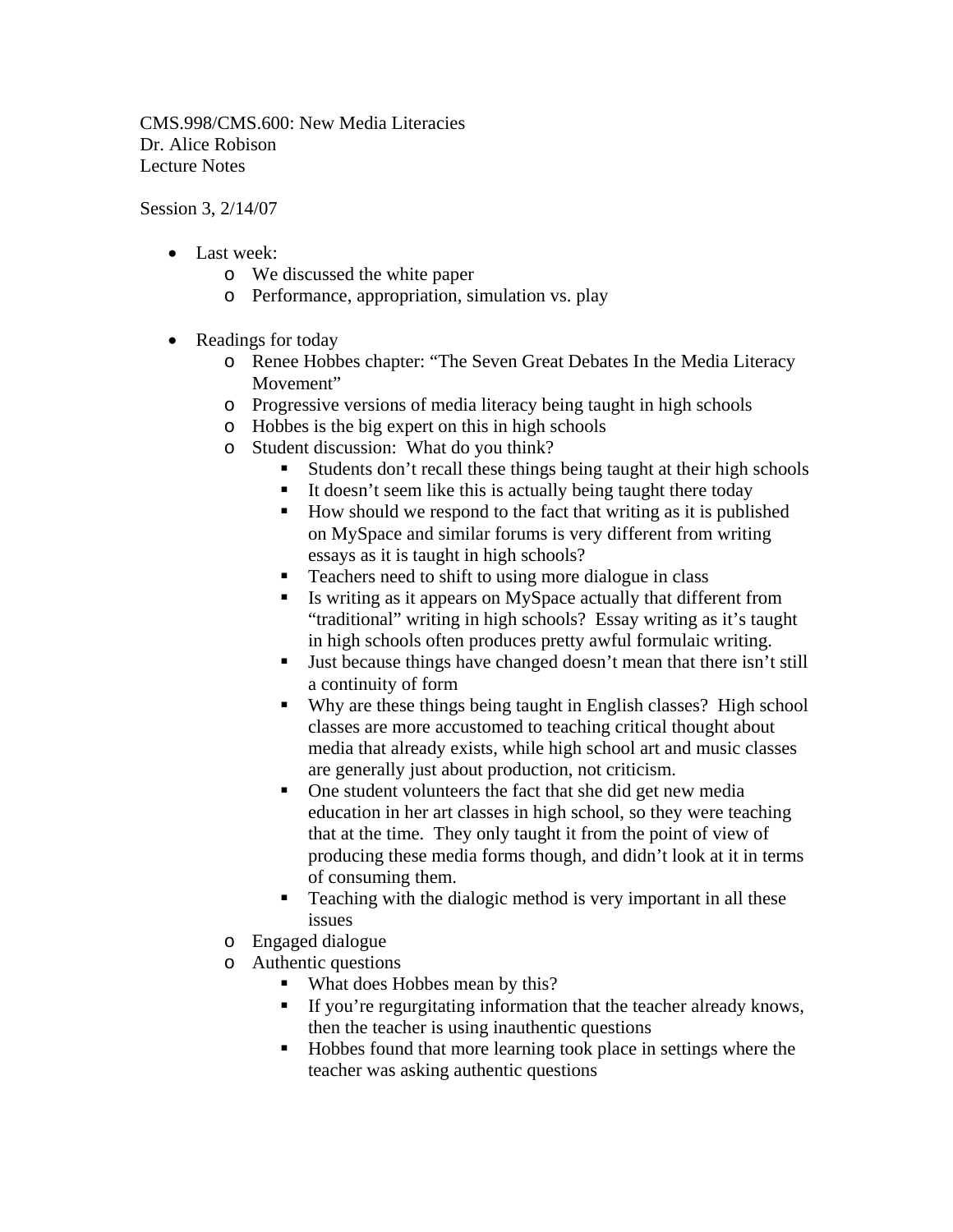- The teacher has to give up her/his authority in a certain way  $$ which is a big deal
- Students become less timid in these settings with authentic questions. They become more willing to bring their own experience into the classroom.
- How do you manage the quality of the literature that you're bringing into the classroom once you're asking these authentic questions
- **There's a certain moralistic attitude that goes on in media literacy**
- The older, more traditional concept of writing and media is limiting in some way
- It's also important to look at the economic issues involved. The fact that systems behind these media are so often owned by just a few white men at the top is conservative in its own way, like the traditional white male canon is conservative as well.
- **Teaching about new media originally emerged in English classes** as cautionary – teachers brought new media into the classroom in the hope that it would lead students to understand how high culture literature was superior to these newer, more pop culture forms
- It seems like Renee Hobbs is setting up artificial binary oppositions in her article with the "Vote no, vote yes" segment. We'd rather reject a lot of her questions.
- Is Hobbes being a little bit cynical and tongue-in-cheek with these questions?
- The didactic approach present in the way this article is written seems emblematic of the problems with teaching in America. We're not letting readers and students alike draw their own conclusions.
- We shouldn't ignore "great" literature that canon of writing has value of its own.
- Keep in mind that these teachers are doing their best. Teachers don't have the luxury of thinking about these things in the way we're considering them in this classroom. The bottom line is that teachers have to take a stance and pick something, practically, in the classroom.
- There are resources for teaching canonical texts, whereas the resources aren't nearly as canonical or easy to use for new media, because they're not canonical, and there's more to create for yourself if you decide to teach them
- "Media content," "media literacy," and media are three different content. There are graduate programs in all three.
- $\blacksquare$  How do we define media?
- Costume play is an example of collective literacy that is developing around new media in high school students interested in anime. A lot of them have actually taught themselves fluent Japanese.